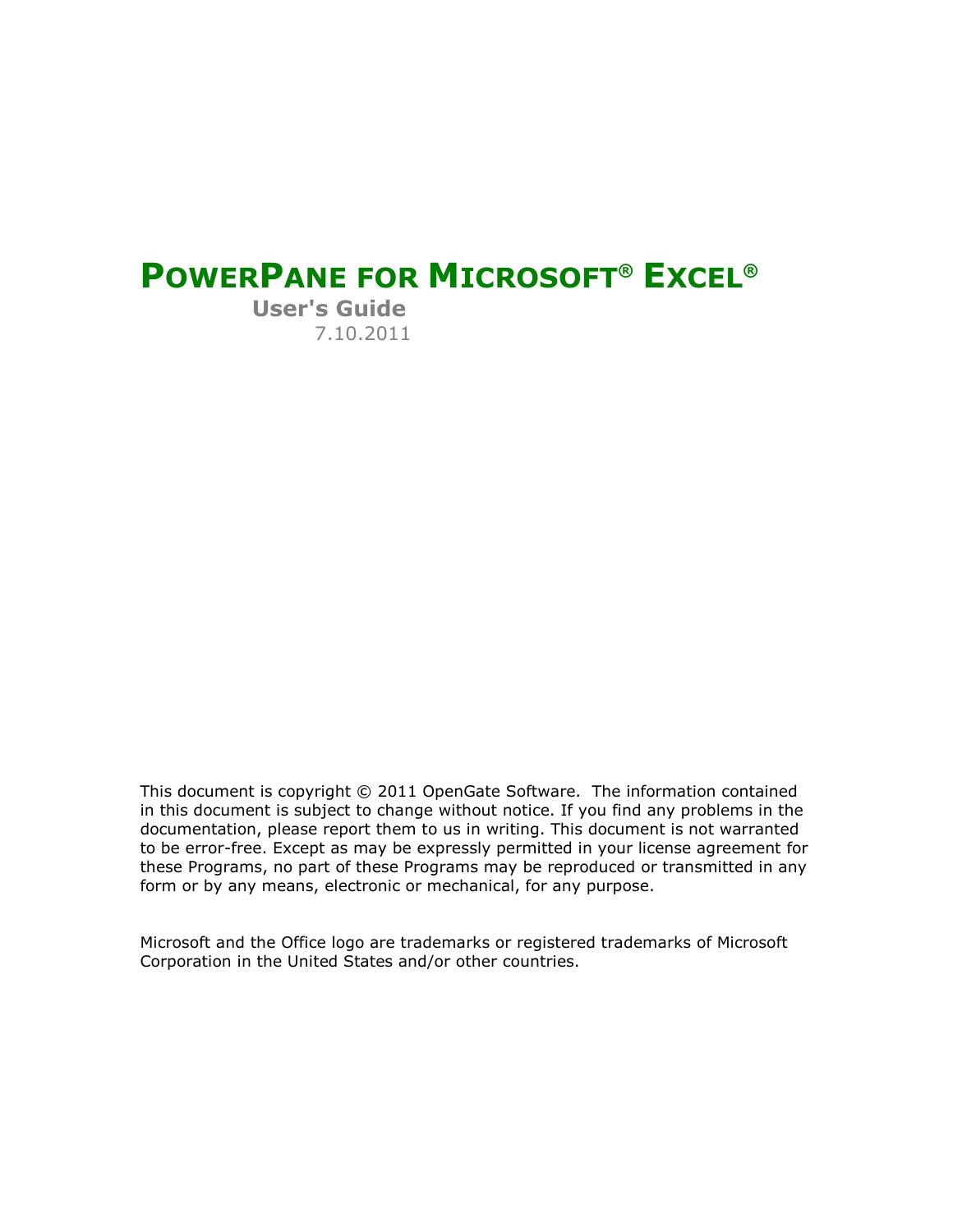### **TABLE OF CONTENTS**

| $\mathbf{1}$     |         |  |
|------------------|---------|--|
|                  | 1.1     |  |
|                  | 1.2     |  |
| $\mathbf{2}$     |         |  |
|                  | 2.1     |  |
|                  | 2.2     |  |
|                  | 2.2.1   |  |
|                  | 2.2.2   |  |
|                  | $2.3 -$ |  |
|                  | 2.3.1   |  |
|                  | 2.3.2   |  |
|                  | 2.4     |  |
|                  | 2.5     |  |
|                  | 2.6     |  |
|                  | 2.7     |  |
|                  | 2.8     |  |
| 3                |         |  |
| $\boldsymbol{4}$ |         |  |
| $\overline{5}$   |         |  |
|                  | 5.1     |  |
|                  | 5.2     |  |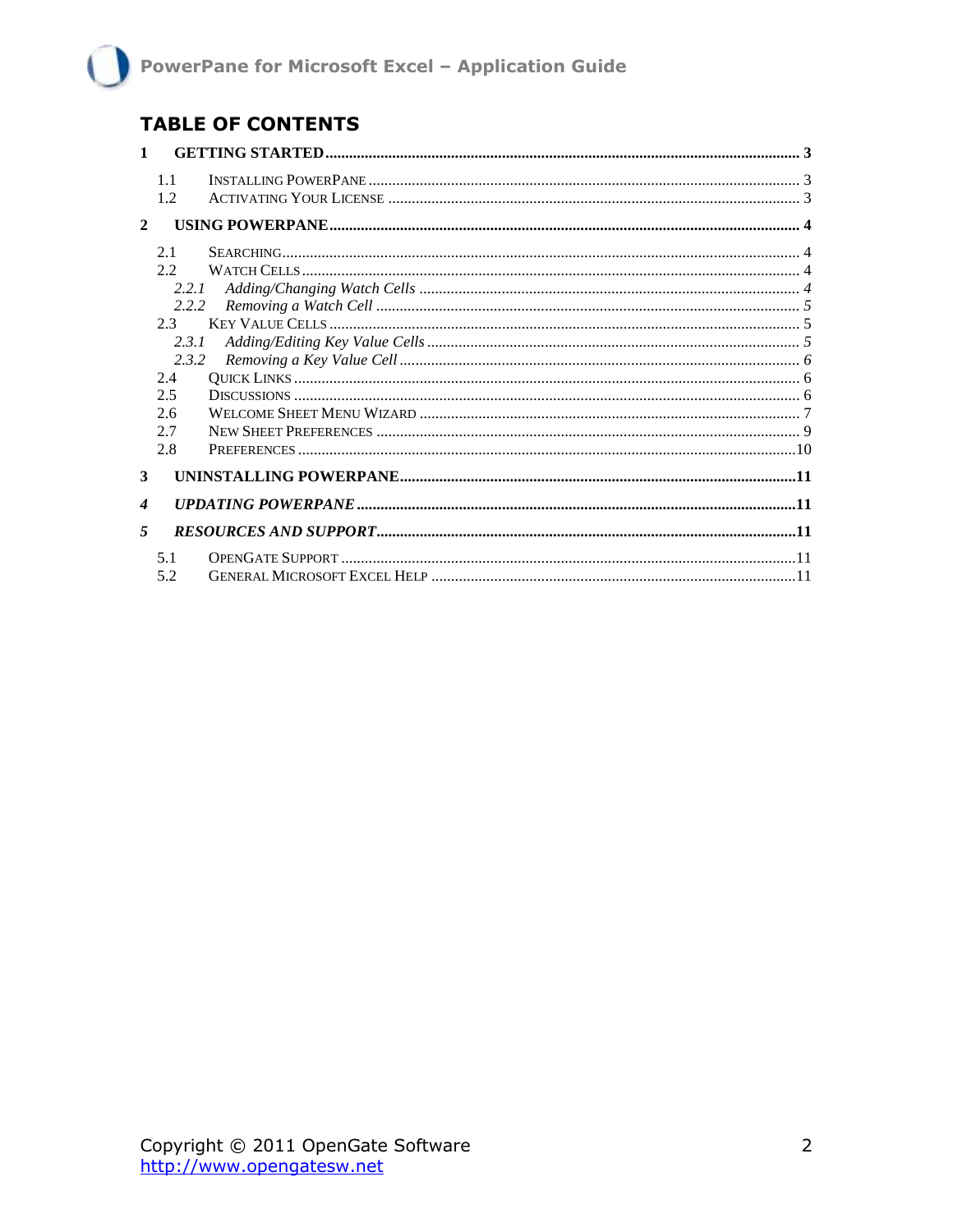## <span id="page-2-0"></span>**1 Getting Started**

#### <span id="page-2-1"></span>*1.1 INSTALLING POWERPANE*

To install PowerPane, download the file from the OpenGate website using this link:

<http://www.opengatesw.net/eval/Download-PowerPane.htm>

Save the file "OpenGate-PowerPane-for-Excel.exe" to your PC and double-click to run the file.

Follow the on-screen steps to complete the installation.

#### **Note**

PowerPane will install Microsoft .NET components on your machine if you do not already have them installed. These components are common to many Microsoft-based technologies. Please do not cancel the installation of Microsoft .NET or PowerPane will not function correctly.

### <span id="page-2-2"></span>*1.2 ACTIVATING YOUR LICENSE*

To activate your license, click the "Activate License" button at the bottom of the PowerPane window.



In the text box as shown below, enter the License Key provided by OpenGate Software when you purchased the product.

| Please enter the license key provided by |  |
|------------------------------------------|--|
| OpenGate Software:                       |  |
|                                          |  |
|                                          |  |
|                                          |  |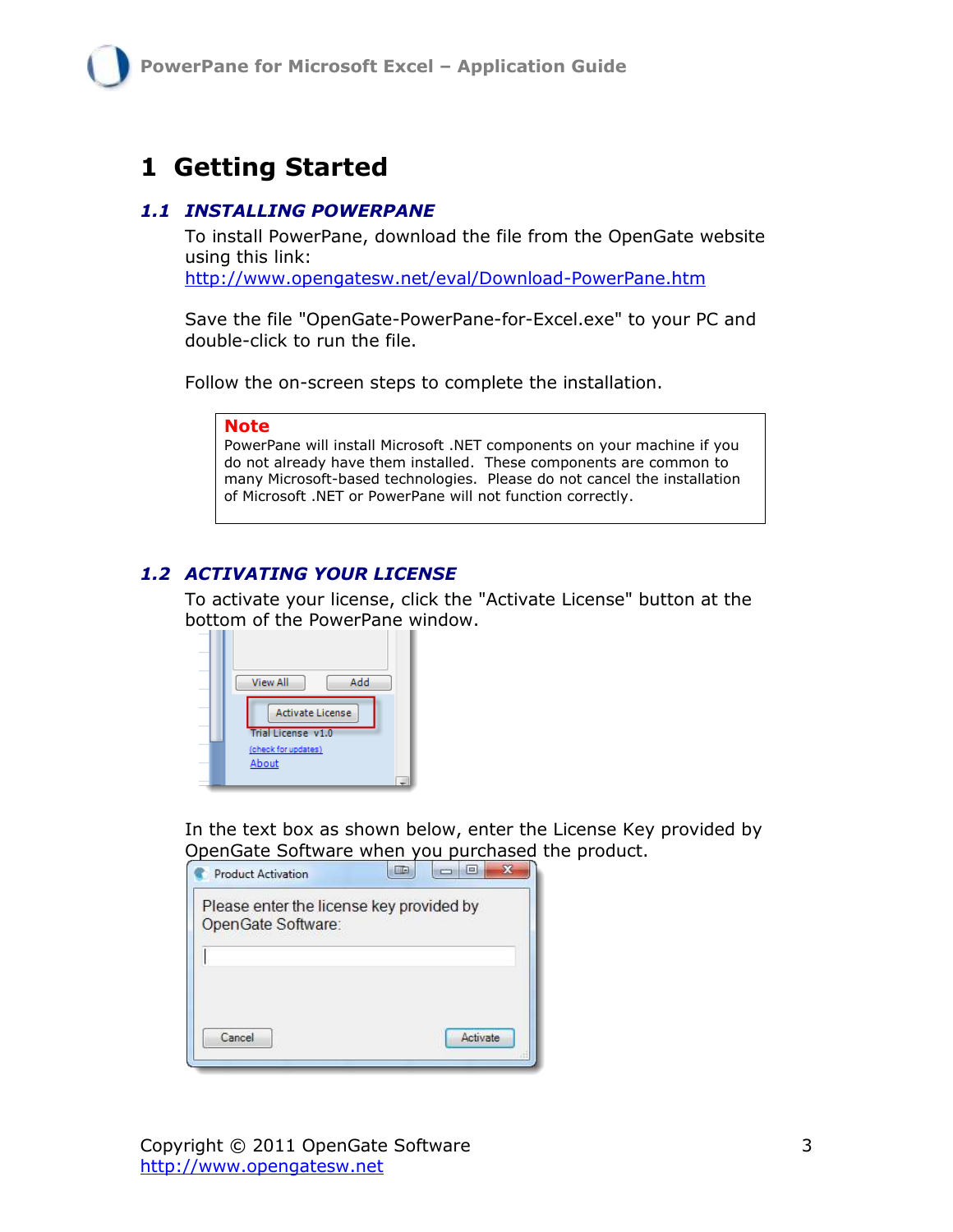#### **Note**

Your license key will function for the number of PCs you have licensed. You will not need a separate license key for each PC.

## <span id="page-3-0"></span>**2 Using PowerPane**

#### <span id="page-3-1"></span>*2.1 SEARCHING*

To search for text in a cell or formula with a sheet, type your keyword(s) into the Search bar as shown below. If more than one result is returned, you may hit the Enter key to move between search results.

| OpenGate PowerPane for Excel ▼ × |  |
|----------------------------------|--|
| (search)                         |  |
| <b>Watch Cells</b>               |  |
|                                  |  |
|                                  |  |
|                                  |  |

#### <span id="page-3-2"></span>*2.2 WATCH CELLS*

Watch cells allow you to see changes to key cells in your workbook in any sheet. as your workbook recalculates values, they changes are reflected in the Watch Cells area of the PowerPane. Watch Cells are unique to each workbook.

| <b>Watch Cells</b> |         |
|--------------------|---------|
|                    |         |
|                    |         |
|                    |         |
|                    | Add New |

#### <span id="page-3-3"></span>*2.2.1 ADDING/CHANGING WATCH CELLS*

Select the "Add New" button at the bottom of the Watch Cell panel to display the Watch Cell dialog. Enter the name you would like to see in the PowerPane, and the cell you want to watch.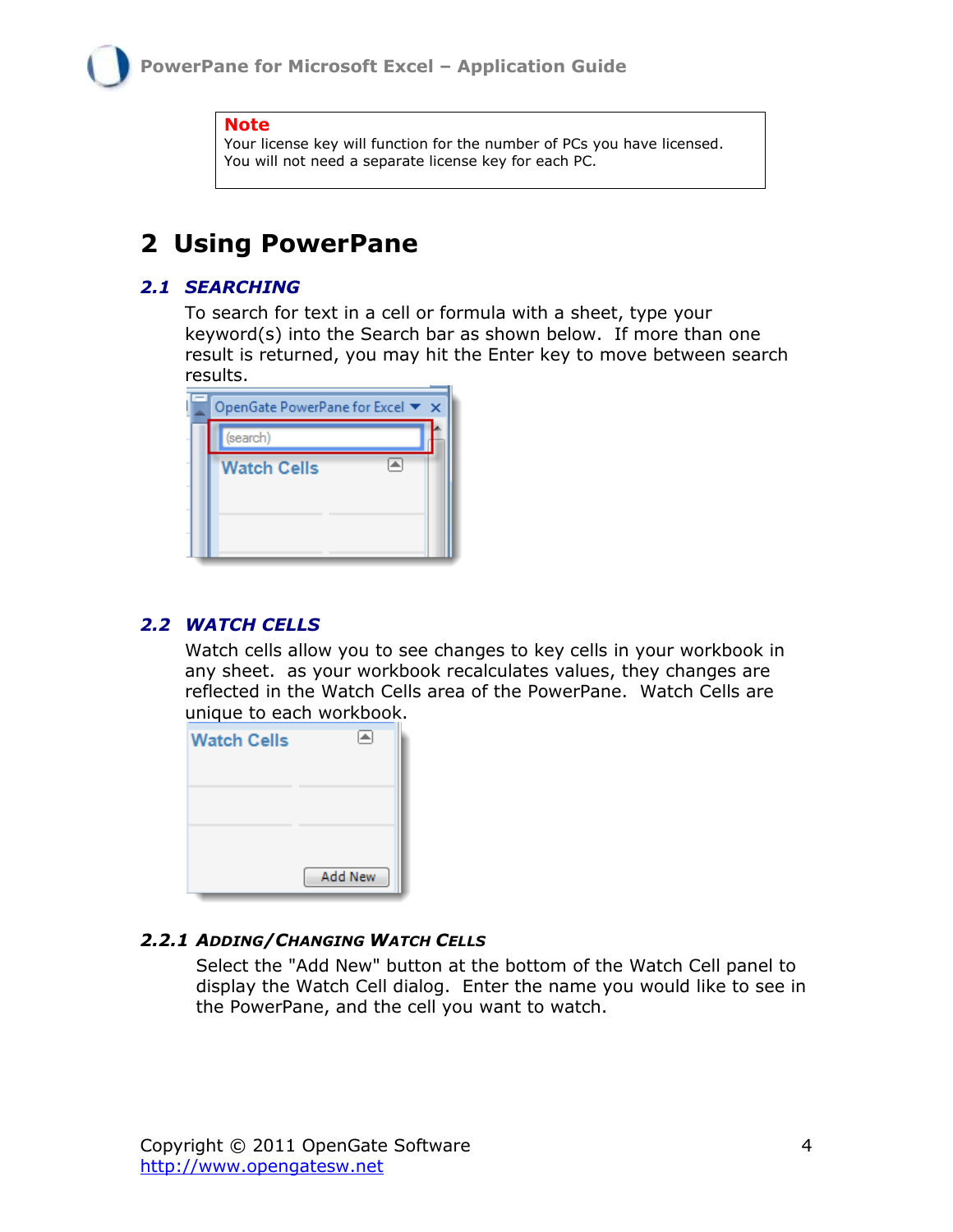

To edit an existing watch cell, simply click on the name in the PowerPane and then change the name or edit the cell reference.

#### <span id="page-4-0"></span>*2.2.2 REMOVING A WATCH CELL*

If you wish remove a cell from being watched, click on the watch cell name in the PowerPane, and select "Remove Watch." No change will be made to the actual cell.

### <span id="page-4-1"></span>*2.3 KEY VALUE CELLS*

Key Value Cells allow you to update important cells no matter where you are in your workbook. Changes you make in the PowerPane modify the source cell and automatically recalculate your workbook. Key Value Cells are unique to each workbook.

| <b>Key Values</b> |                |
|-------------------|----------------|
| New Widgets       | 30             |
| Cost/Widget       | 1 23<br>s      |
| Apply             | <b>Add New</b> |

### <span id="page-4-2"></span>*2.3.1 ADDING/EDITING KEY VALUE CELLS*

Select the "Add New" button at the bottom of the Key Value Cell panel to display the Key Value Cell dialog. Enter the name you would like to see in the PowerPane, and the cell you want to use.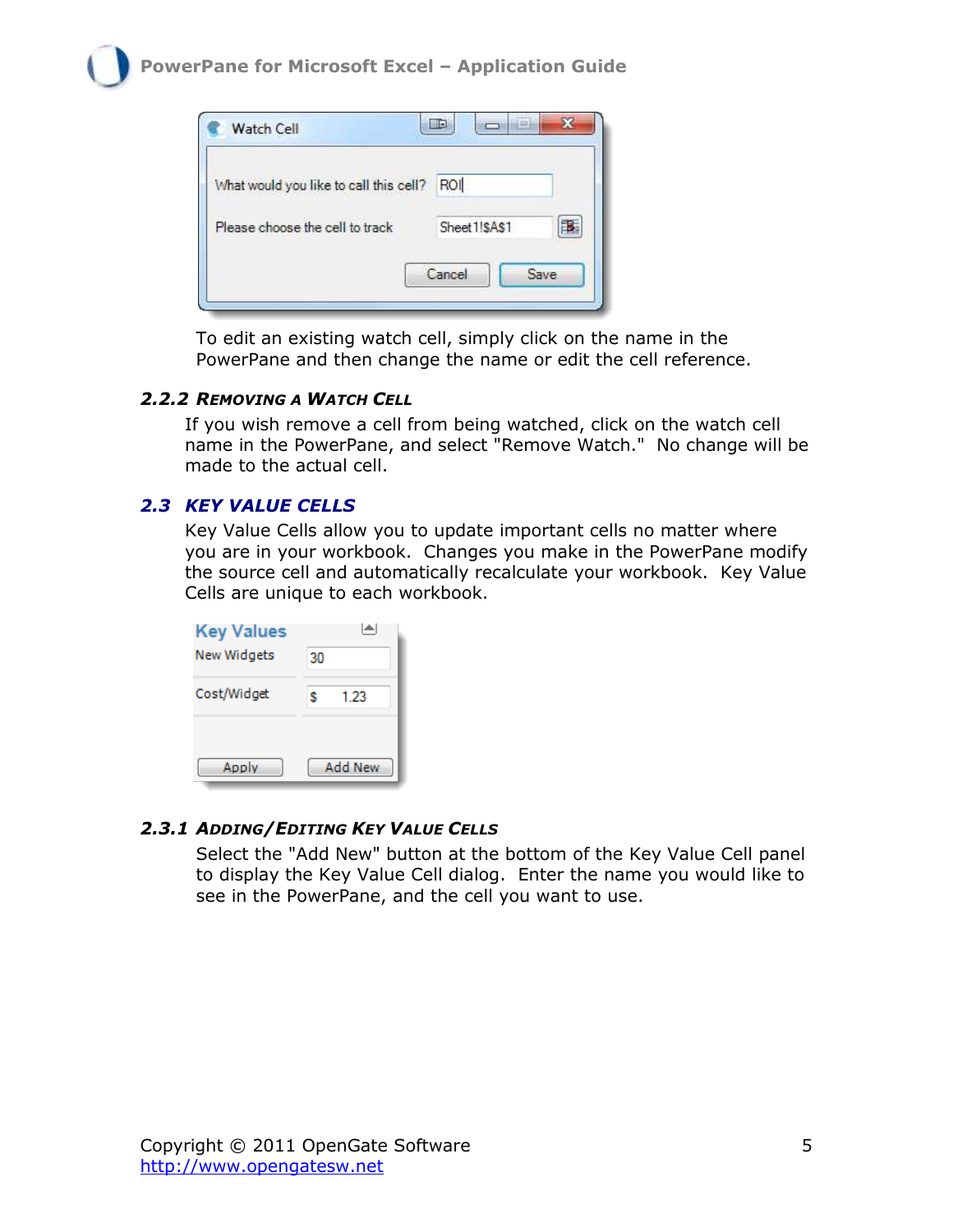

To edit an existing watch cell, simply click on the name in the PowerPane and then change the name or edit the cell reference.

#### <span id="page-5-0"></span>*2.3.2 REMOVING A KEY VALUE CELL*

If you wish remove a cell from the Key Value cell list, click on the cell name in the PowerPane, and select "Remove." No change will be made to the actual cell.

### <span id="page-5-1"></span>*2.4 QUICK LINKS*

The Quick Links panel allows you to quickly navigate between charts and worksheets in your workbook. Simply select the name from the dropdown list.

| Quick Links                |  |
|----------------------------|--|
| (sheets)                   |  |
| (charts)                   |  |
| (charts)                   |  |
| <b>Estimated vs Actual</b> |  |
| Chart 7                    |  |
| Chart 2                    |  |
| Profit vs Loss             |  |
|                            |  |

#### **Note**

PowerPane will use the Chart Title, if the chart has any. Otherwise it will display the Chart Name, which can be changed in the upper left-hand portion of the Ribbon.

### <span id="page-5-2"></span>*2.5 DISCUSSIONS*

Discussions allow you to exchange notes that are related to the workbook as a whole. Click "Add New" to add a new discussion note. Others that have PowerPane and access to the workbook will be able to view and add their own discussion notes related to the workbook.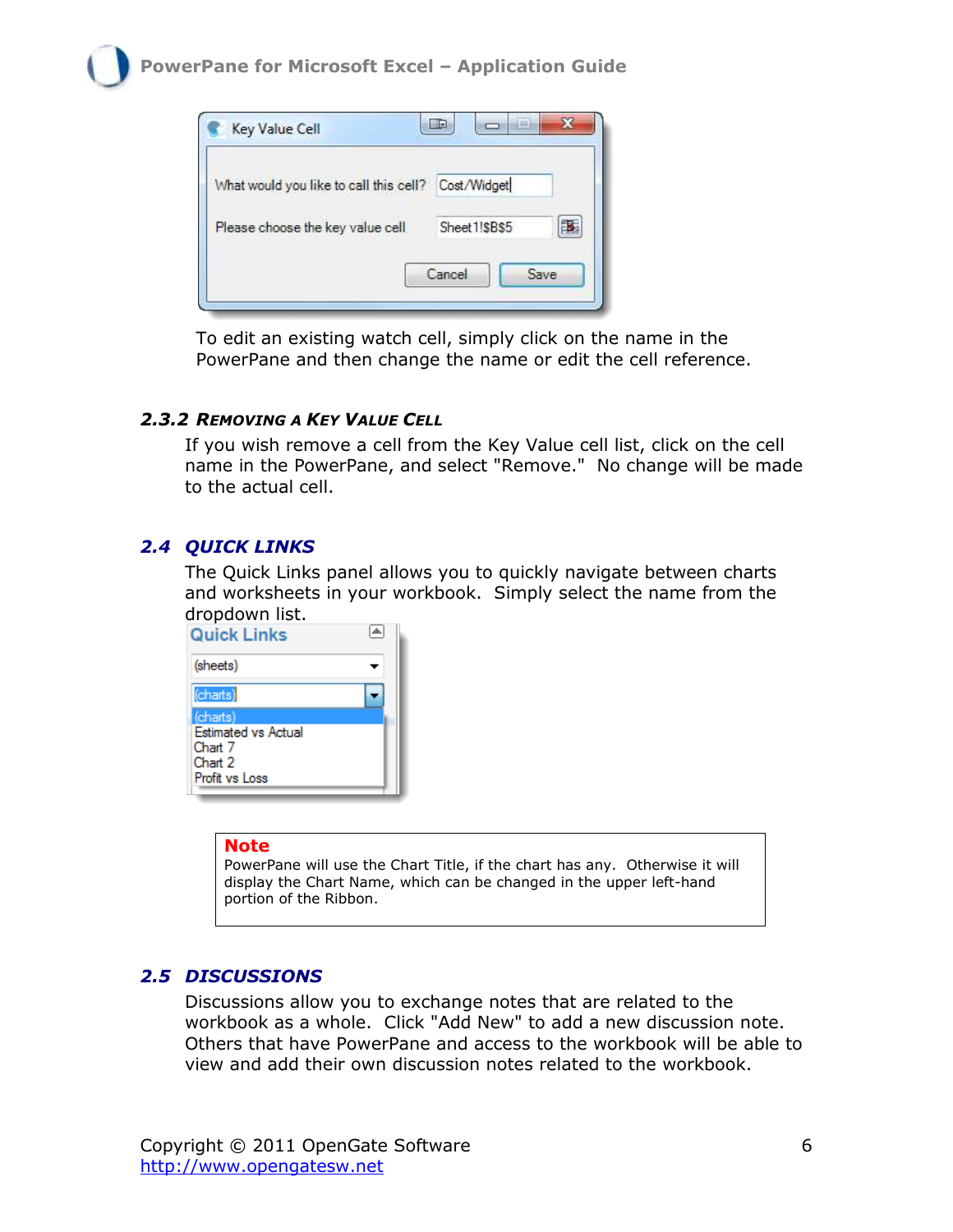### <span id="page-6-0"></span>*2.6 WELCOME SHEET MENU WIZARD*

The Welcome Sheet Menu can help you create a user-friendly Welcome sheet that others can use to navigate between key worksheets in your workbook.

- 1. Click the "Sheet Menu" link in PowerPane to begin.
- 2. Check the names of any sheets you want to include in your menu.

| Welcome Sheet Designer        |                                      |                     |                          | <b>Light</b> | X |  |
|-------------------------------|--------------------------------------|---------------------|--------------------------|--------------|---|--|
| <b>Welcome Sheet Designer</b> |                                      |                     |                          |              |   |  |
|                               | <b>Sheets</b>                        | Style               | Create                   |              |   |  |
|                               | Which sheets do you want to include? |                     |                          |              |   |  |
| Include?                      | <b>Actual Name</b>                   | <b>Display Name</b> | Description              |              |   |  |
|                               | Sheet1                               | Sheet1              | Enter a description here | ▣<br>罓       |   |  |
| П                             | Sheet <sub>2</sub>                   | Sheet <sub>2</sub>  | Enter a description here | 画<br> ▼      |   |  |
|                               | Sheet <sub>3</sub>                   | Sheet <sub>3</sub>  | Enter a description here | 画<br>☞       |   |  |
|                               |                                      |                     |                          |              |   |  |
| Cancel                        |                                      |                     | Next>>                   | Finish       |   |  |

- 3. Change the Display Name of any sheet if desired. The Display Name is how the name of the sheet will appear in the Welcome sheet.
- 4. Add any descriptive text to the Description field, if desired. The description will appear next to the link to each sheet, and will help the user understand what the sheet contains.
- 5. Click "Next"
- 6. You can optionally select a logo image file to display at the head of the Welcome sheet.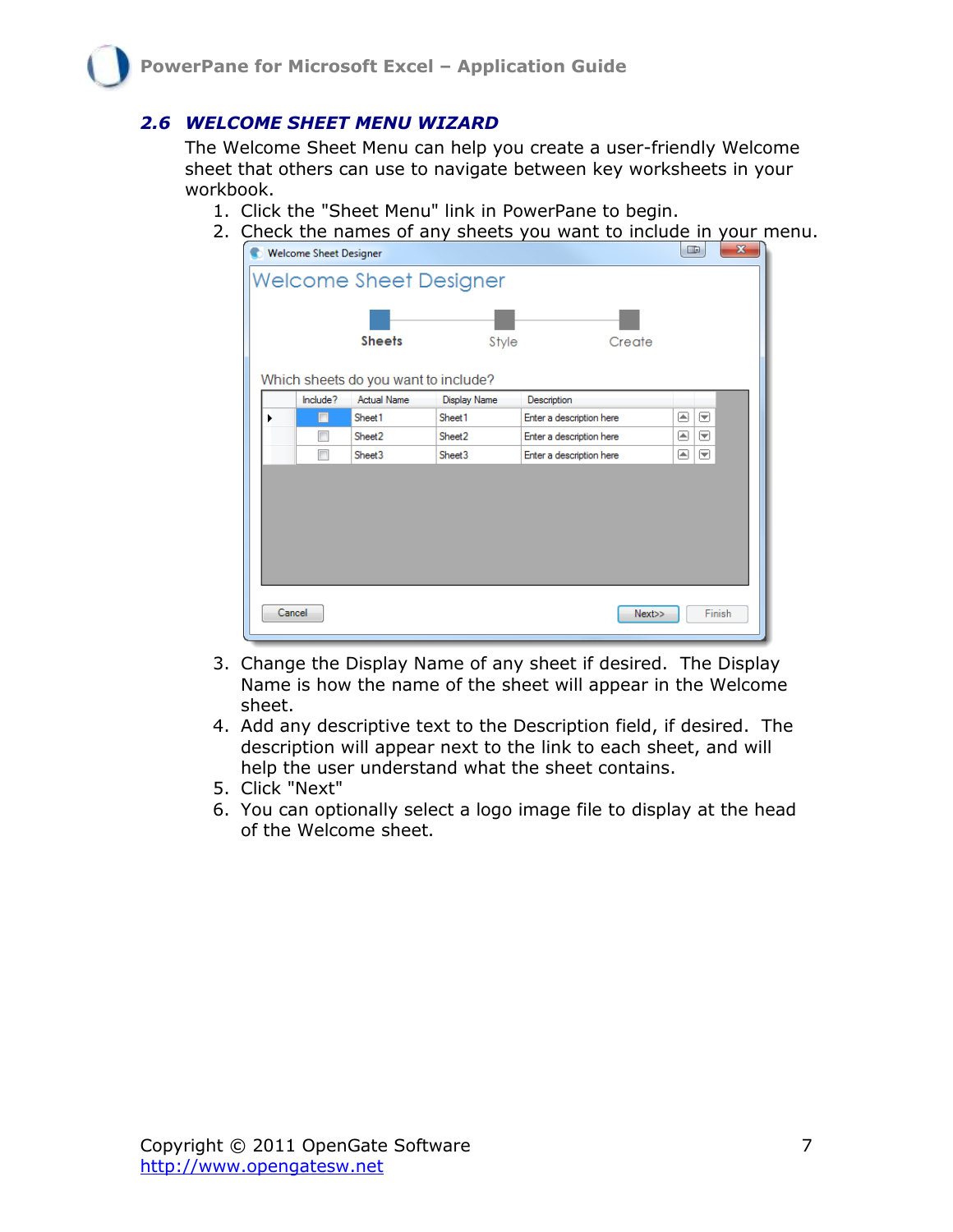| <b>Welcome Sheet Designer</b>                                                                        |                                                                                                                   |                                                                                                                                                                                                                                                                                          |                                                                                                                                                                                                                                        |  |
|------------------------------------------------------------------------------------------------------|-------------------------------------------------------------------------------------------------------------------|------------------------------------------------------------------------------------------------------------------------------------------------------------------------------------------------------------------------------------------------------------------------------------------|----------------------------------------------------------------------------------------------------------------------------------------------------------------------------------------------------------------------------------------|--|
|                                                                                                      |                                                                                                                   |                                                                                                                                                                                                                                                                                          |                                                                                                                                                                                                                                        |  |
|                                                                                                      | Sheets                                                                                                            | Style                                                                                                                                                                                                                                                                                    | Create                                                                                                                                                                                                                                 |  |
| Would you like to include a logo?                                                                    |                                                                                                                   |                                                                                                                                                                                                                                                                                          |                                                                                                                                                                                                                                        |  |
| Click to add a logo                                                                                  |                                                                                                                   |                                                                                                                                                                                                                                                                                          |                                                                                                                                                                                                                                        |  |
|                                                                                                      |                                                                                                                   |                                                                                                                                                                                                                                                                                          |                                                                                                                                                                                                                                        |  |
| Which style would you like to use?<br>Important Workbook Title<br><b>STATISTICS</b><br>THE LALER AVE | MGCOlowman.com/con.in<br>This is a billion throughout an individual with<br>This beauty are a considered<br>$-26$ | <b>IFLC: AVER</b><br>Important Worldsook Title<br><b>An Alleged Adverse</b><br>for a war of the holes would will all<br><b>Committee</b><br>The stating tensional group and will<br><b>Service</b> Science<br>Show it large turn address some to do with<br><b><i><u>SACHURE</u></i></b> | Important Workbook Title<br>With a simple decrease was not not with<br><b>Antonine</b><br>With Joseph American Link and Link<br><b>Basic &amp; Diversion</b><br>We a cross throughout you had not<br><b><i><u>But you know</u></i></b> |  |

- 7. Select a style you want the Welcome sheet to use.
- 8. Click "Next"
- 9. Finally, you can enter the title you want to display in the Welcome sheet, as well as any instructions/introductory text you want your users to see.

|                | Welcome Sheet Designer (Step 3)                                 |                                                                        | <b>THE</b> | $\overline{\mathbf{x}}$<br>▣<br>$\Box$ |
|----------------|-----------------------------------------------------------------|------------------------------------------------------------------------|------------|----------------------------------------|
|                | <b>Welcome Sheet Designer</b>                                   |                                                                        |            |                                        |
|                | Sheets                                                          | Style                                                                  | Create     |                                        |
|                | What title should appear at the top?                            |                                                                        |            |                                        |
|                | Important Workbook Title                                        |                                                                        |            |                                        |
| see (optional) |                                                                 | Enter any instructions or detailed information you would like users to |            |                                        |
|                |                                                                 | Enter any instructions you want your users to see in this space.       |            |                                        |
|                |                                                                 |                                                                        |            |                                        |
|                |                                                                 |                                                                        |            |                                        |
|                |                                                                 |                                                                        |            |                                        |
| Cancel         | < <back< th=""><td></td><td></td><td><b>Finish</b></td></back<> |                                                                        |            | <b>Finish</b>                          |

10. Click "Finish" to create your Welcome sheet.

At any time you can return to the Welcome Sheet Menu Wizard to edit your Welcome sheet by adding new sheets, renaming them, or changing the logo or style.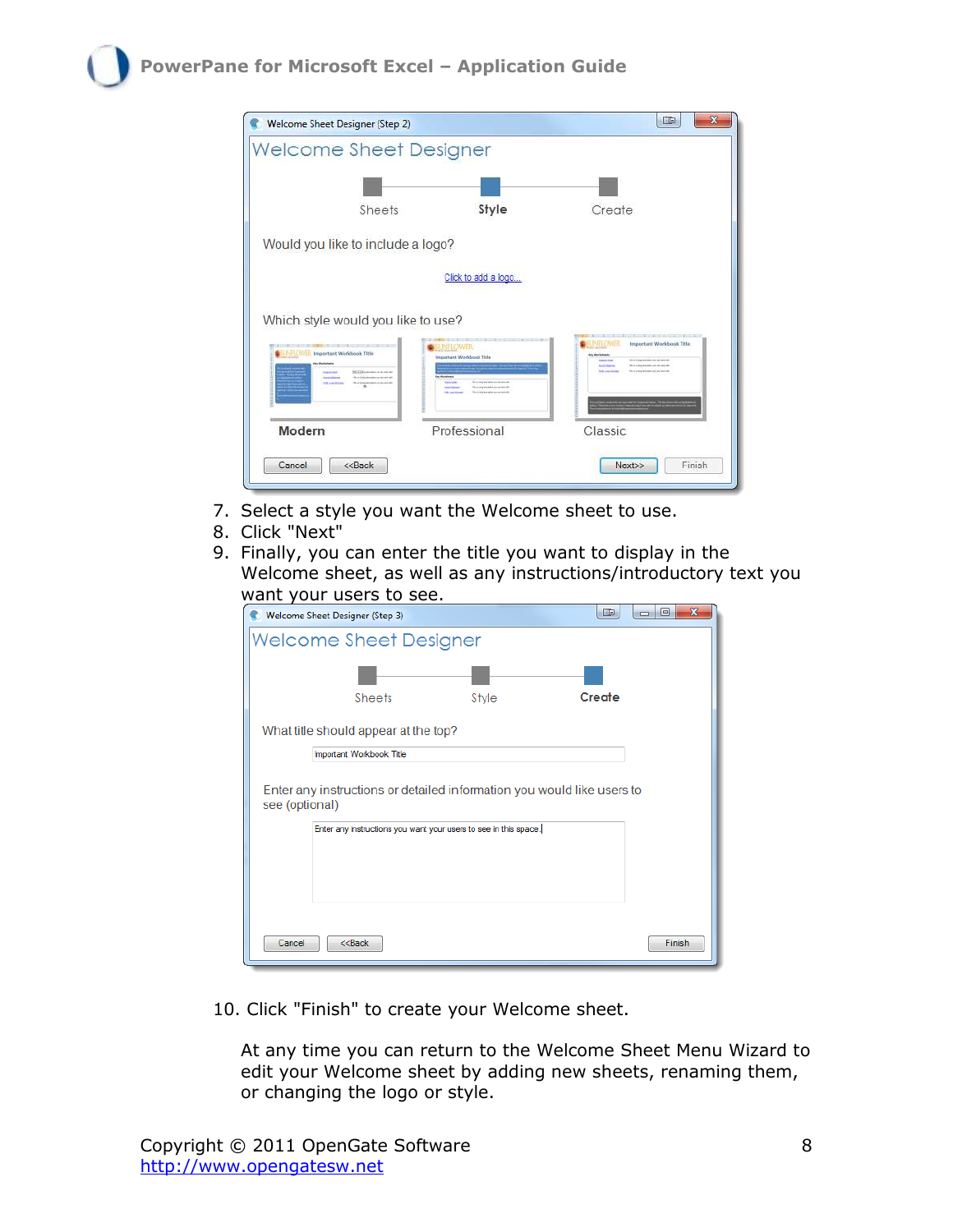#### <span id="page-8-0"></span>*2.7 NEW SHEET PREFERENCES*

When you create a new worksheet, PowerPane can prompt you to choose common options for how the sheet should appear. The dialog is optional, clicking cancel will create your new worksheet without making any changes to the default setup.

| Sheet5                |
|-----------------------|
| Supporting<br>Summary |
|                       |
| Edit Default Style    |
| Portrait              |
|                       |

| <b>Sheet name</b>        | The name of the sheet as it will appear in the tab.                                                                                                                                                                                                                |
|--------------------------|--------------------------------------------------------------------------------------------------------------------------------------------------------------------------------------------------------------------------------------------------------------------|
| <b>Tab color</b>         | The color of the tab. If no option is selected, the<br>default tab color is used.                                                                                                                                                                                  |
| <b>Freeze header row</b> | If checked, the top row of your sheet will be<br>frozen so that it appears at all times when you<br>scroll through your worksheet.                                                                                                                                 |
| <b>Format header row</b> | If checked, the top row of your sheet will be<br>formatted with a background color, font color, and<br>font size defined by the default style. By default,<br>the background color is dark blue, with a white<br>font. You can edit the default style at any time. |
| <b>Print Layout</b>      | Excel creates worksheets in Portrait layout by                                                                                                                                                                                                                     |

Click the "Save as Default" to have your selections saved as the default for the next time you create a worksheet. The name and color are not saved as defaults as they may change with each sheet.

print layout if desired.

default. Use this option to change to Landscape

**Note** You can turn off the New Sheet Preferences prompt in the Preferences dialog.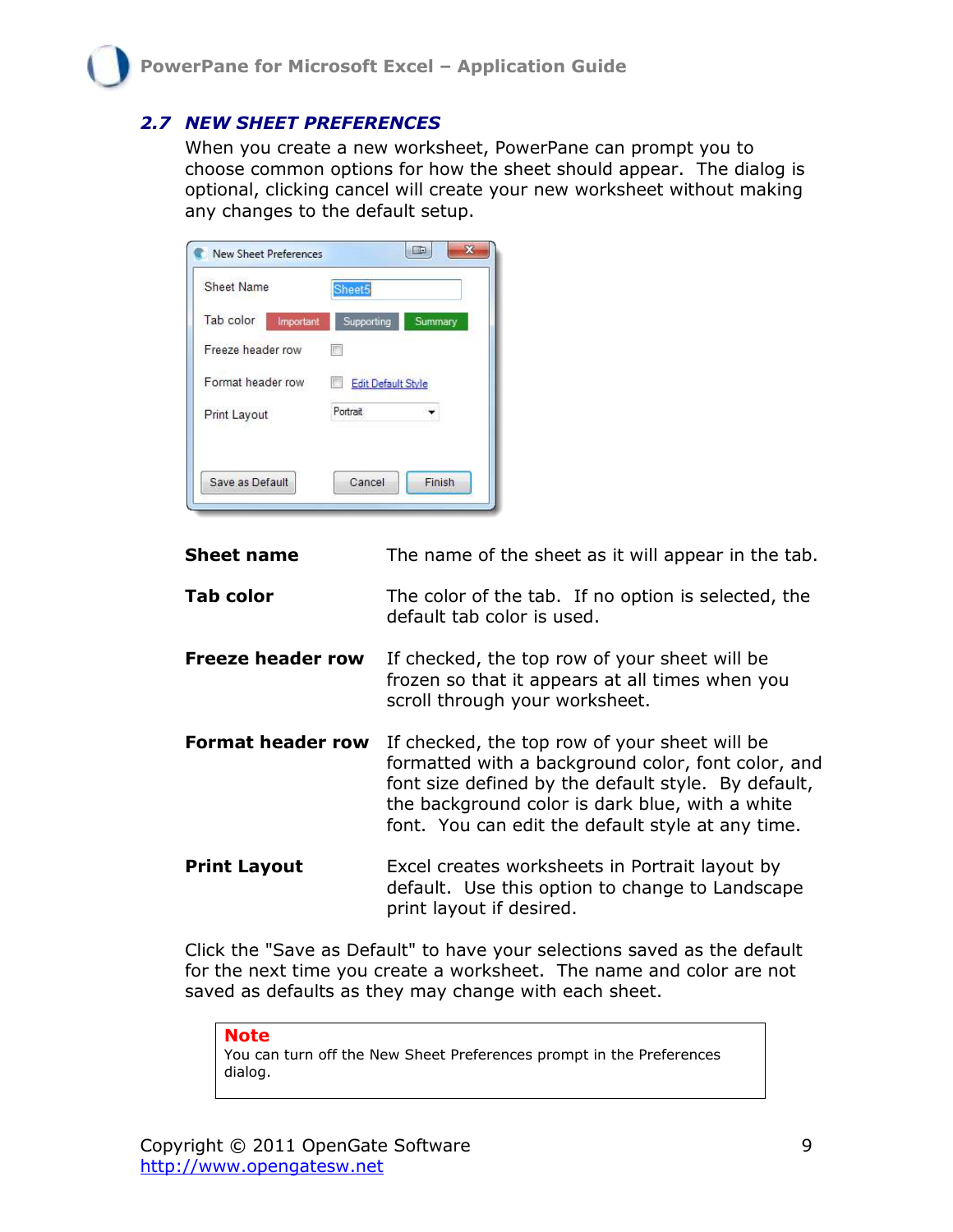### <span id="page-9-0"></span>*2.8 PREFERENCES*

Use the Preferences dialog to customize PowerPane to your needs.

| My Preferences                   | $\mathbf x$<br>E<br>HIE |
|----------------------------------|-------------------------|
| PowerPane Color Scheme           | Light                   |
| Search Bar                       | <b>Show</b>             |
| Watch Cells Pane                 | Show                    |
| Key Values Pane                  | Show                    |
| Quick Links Pane                 | Show                    |
| Cell Comments Pane               | Show                    |
| <b>Discussion Pane</b>           | Show                    |
| New worksheet preferences prompt | $\overline{\mathsf{v}}$ |
| Cancel                           | Save                    |

The Preferences dialog will allow you to hide any panels within PowerPane, change the color scheme, and suppress the New Sheet Preferences prompt.